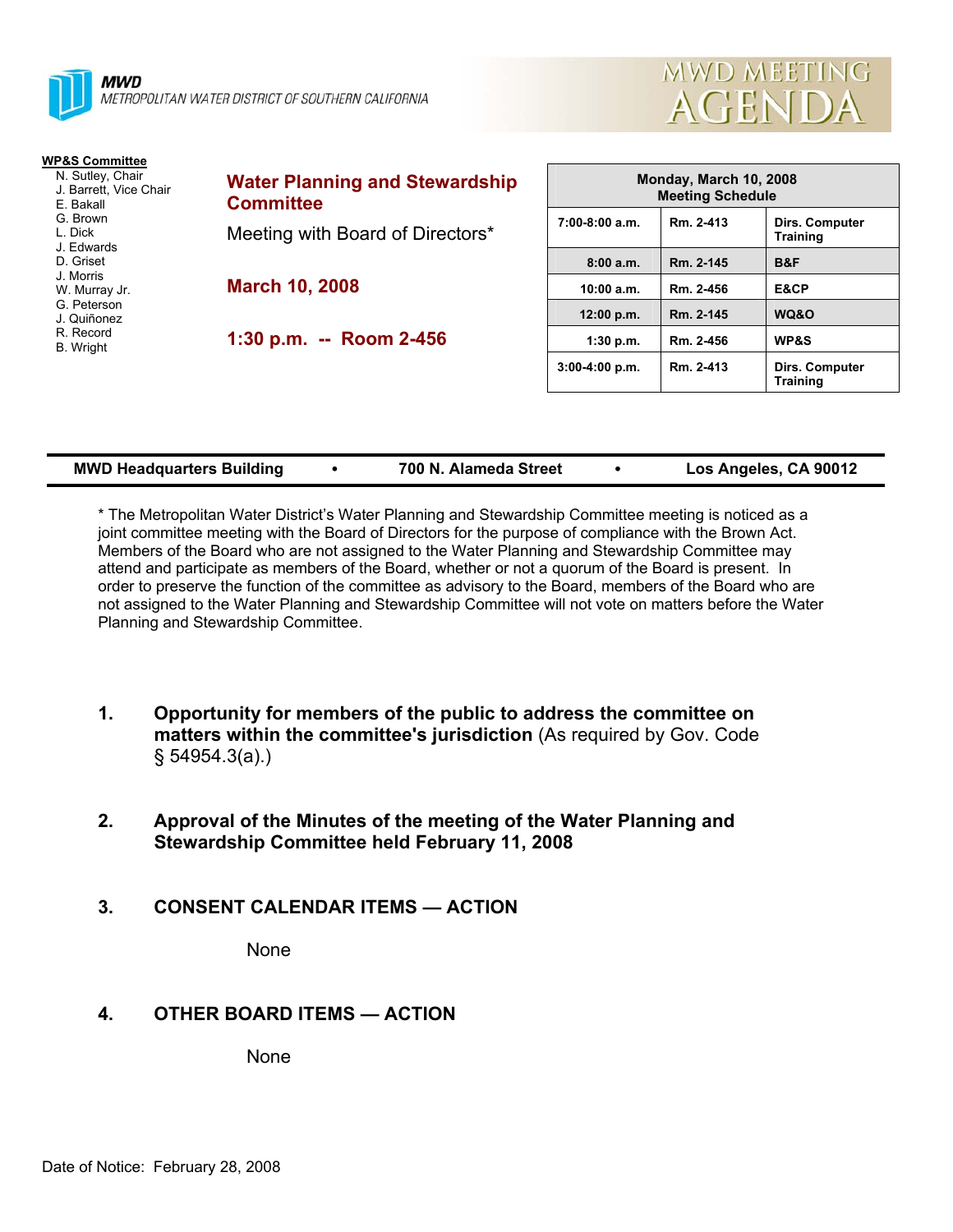# **5. BOARD INFORMATION ITEMS**

- **9-2** Review of Metropolitan's Water Use Efficiency Effort and Future Opportunities. (WP&S)
- **9-3** Review funding agreement terms for Drop 2 Reservoir for Colorado River supplies. (WP&S)
- 9-4 Update report on the Governor's Blue Ribbon Task Force Delta Vision Report, the Bay-Delta Conservation Plan, and conveyance options. (WP&S) **(To be mailed separately)**

# **6. COMMITTEE ITEMS**

- a. Report on Water Surplus and Drought Management Plan
- b. Update on IRP planning and preparation for public forums

# **7. MANAGEMENT REPORTS**

- a. Bay-Delta Matters
- b. Colorado River Matters
- c. Water Resource Management Manager's report

# **8. FOLLOW-UP ITEMS**

None

# **9. FUTURE AGENDA ITEMS**

**10. ADJOURNMENT**